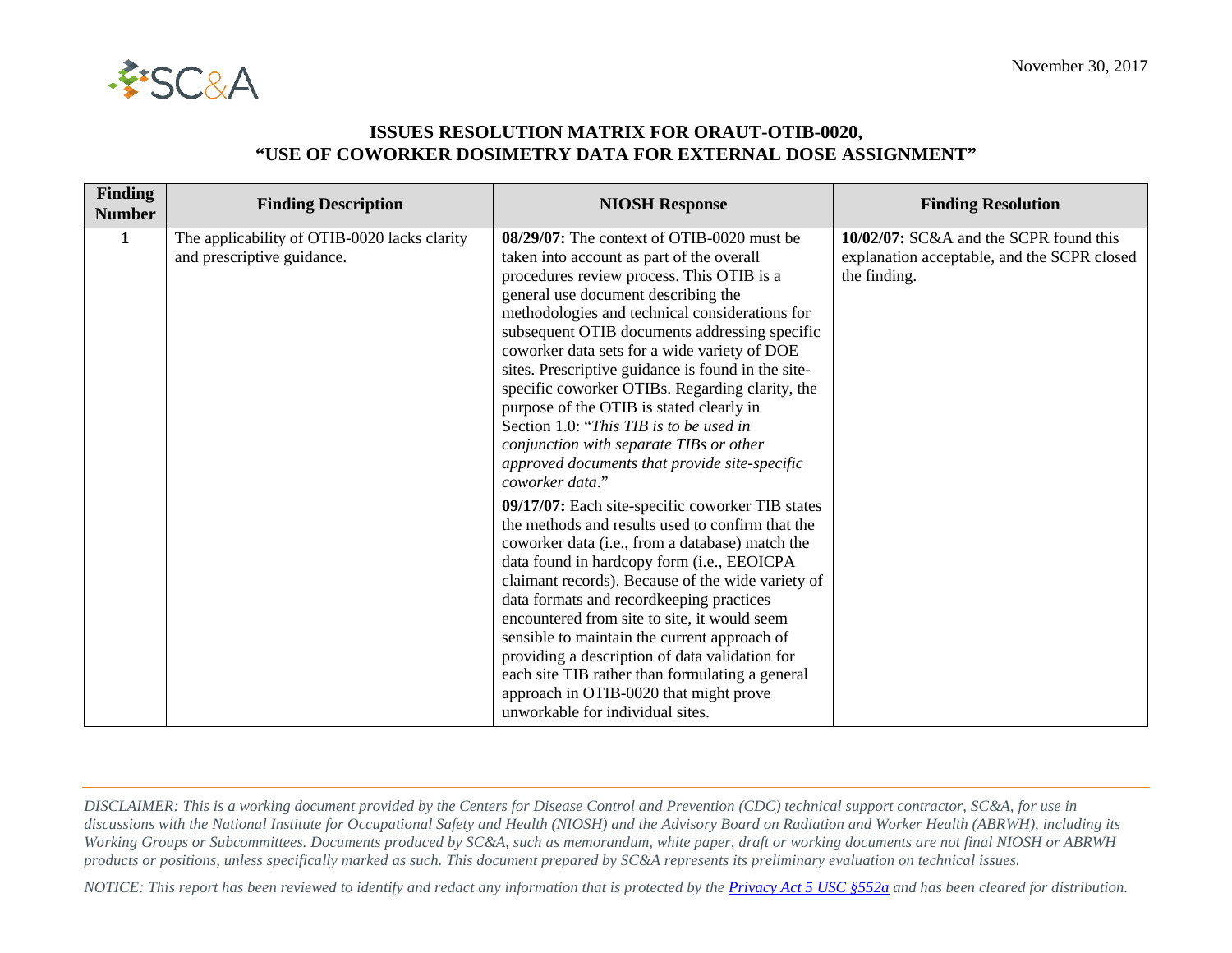| Finding<br><b>Number</b> | <b>Finding Description</b>                                                                                                                                                                                                                                                                                                    | <b>NIOSH Response</b>                                                                                                                                                                                                                                                                                                                                                                                                                                                                                                                                                                                                                                                         | <b>Finding Resolution</b>                                                                              |
|--------------------------|-------------------------------------------------------------------------------------------------------------------------------------------------------------------------------------------------------------------------------------------------------------------------------------------------------------------------------|-------------------------------------------------------------------------------------------------------------------------------------------------------------------------------------------------------------------------------------------------------------------------------------------------------------------------------------------------------------------------------------------------------------------------------------------------------------------------------------------------------------------------------------------------------------------------------------------------------------------------------------------------------------------------------|--------------------------------------------------------------------------------------------------------|
| $\mathbf{2}$             | Side-stepping the use of OTIB-0020 and<br>coworker data requires the dose reconstructor<br>to make a quantitative determination of what<br>corresponds to "reasonable" upper exposures<br>that the unmonitored person may have<br>received.                                                                                   | 08/29/07: Again, the context of the use of<br>OTIB-0020 is critical. Use of coworker data is<br>part of the hierarchy of data sources listed in<br>IG-001 (Table 1.1) and PROC-0006 (Table 5.2).<br>As a claim is processed using PROC-0006 (see<br>Summary Figure 5.2), data other than coworker<br>data may be needed to complete the claim. These<br>types of data may be found in site profile<br>documents or in documents available through the<br>SRDB system. Use of these types of data to<br>complete a claim with a POC <45% would entail<br>a description in the DR report of the nature of<br>the data with respect to the "reasonable upper<br>limit" criteria. | 10/02/07: SC&A and the SCPR concurred<br>with NIOSH's explanation, and the SCPR<br>closed the finding. |
| 3                        | The OTIB stipulates that site-specific<br>coworker data may not be necessary for dose<br>reconstruction and the dose reconstructor may<br>select "reasonable upper limits, provided POC<br>is less than 45%." This places an unreasonable<br>judgement decision on the dose reconstructor<br>and may lead to inconsistencies. | 08/29/07: NIOSH's response was the same as for<br>Finding 1, which, in summary, states that<br>OTIB-0020 is a general use document and refers<br>the dose reconstructor to prescriptive guidance<br>found in the site-specific coworker OTIBs.                                                                                                                                                                                                                                                                                                                                                                                                                                | 10/02/07: SC&A and the SCPR concurred<br>with NIOSH's explanation, and the SCPR<br>closed the finding. |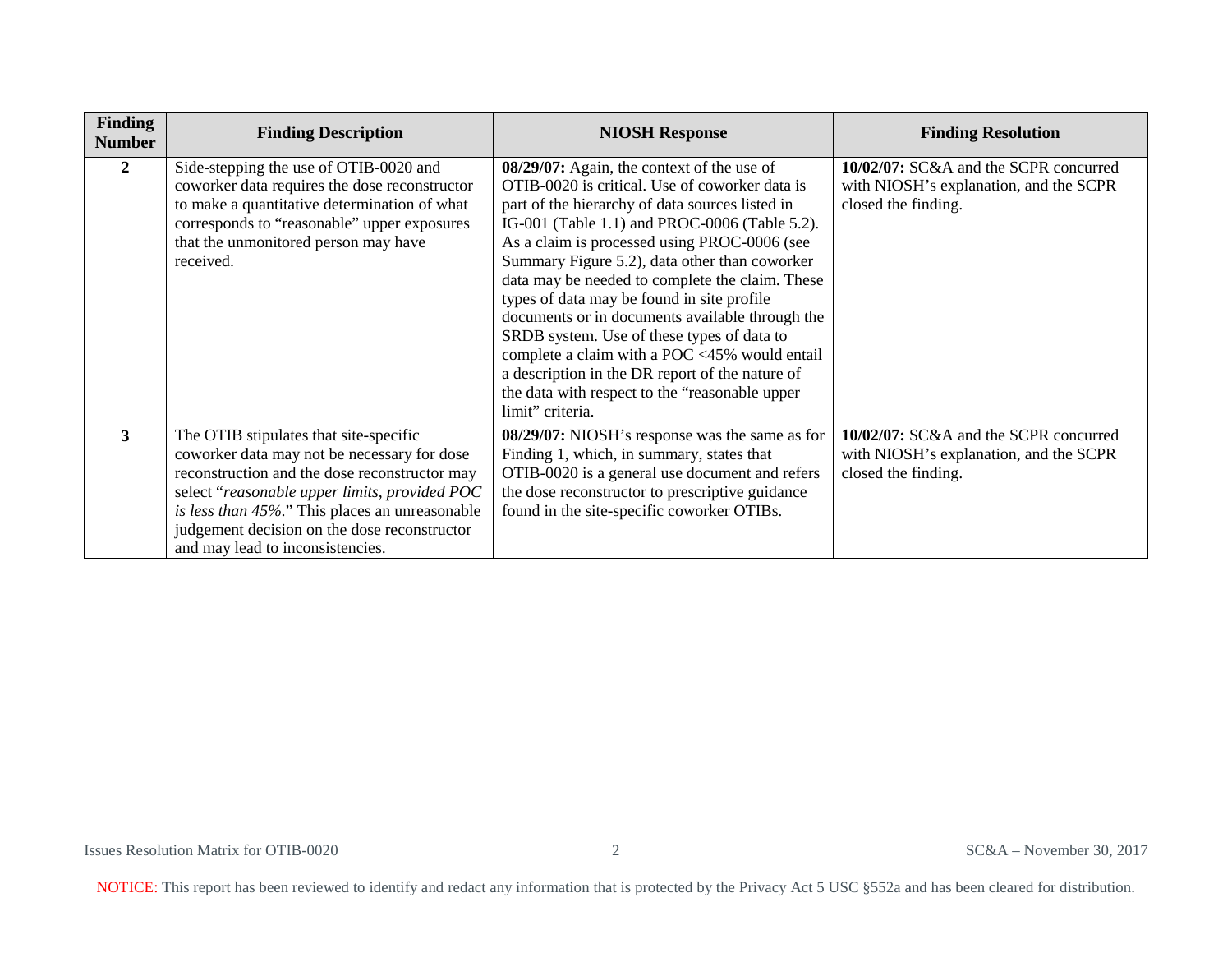| Finding<br><b>Number</b> | <b>Finding Description</b>                                                                                                                                                                                                                                         | <b>NIOSH Response</b>                                                                                                                                                                                                                                                                                                                                                                                                                                                                                                                                                                                                                                                                                                                                                       | <b>Finding Resolution</b>                                                                             |
|--------------------------|--------------------------------------------------------------------------------------------------------------------------------------------------------------------------------------------------------------------------------------------------------------------|-----------------------------------------------------------------------------------------------------------------------------------------------------------------------------------------------------------------------------------------------------------------------------------------------------------------------------------------------------------------------------------------------------------------------------------------------------------------------------------------------------------------------------------------------------------------------------------------------------------------------------------------------------------------------------------------------------------------------------------------------------------------------------|-------------------------------------------------------------------------------------------------------|
| $\overline{\mathbf{4}}$  | The dose reconstructor is placed into a<br>situation where "professional judgment" must<br>be made, i.e., 50th or 90th percentile dose. It is<br>SC&A's opinion that data needed for these<br>decisions are unlikely to be available to the<br>dose reconstructor. | 08/29/07: Again, the context of the dose<br>reconstruction process must be considered. Dose<br>reconstruction staffs do not work in a vacuum.<br>First, the DR staff will use PROC-0006 to<br>evaluate the claim. Professional judgment used<br>during claim processing is supported by<br>information from the site profile documents (and<br>authors), the coworker OTIBs, the available<br>records from the site, SRDB documents,<br>discussions with site lead DR staff, and<br>interaction with the project principal<br>dosimetrists. In addition, assumptions made<br>regarding the choice of 50th or 95th percentile<br>values must be peer reviewed by other DR staff<br>as well as staff from OCAS.                                                               | 10/02/07: SC&A and the SCPR found this<br>explanation acceptable, and the SCPR closed<br>the finding. |
| 5                        | SC&A considers the 50th percentile constant<br>value as one that is without scientific basis and<br>not claimant favorable.                                                                                                                                        | 08/29/07: The 50th percentile value is claimant<br>favorable for certain types of energy employees<br>as described in OTIB-0020. In addition to using<br>the 50th percentile of measured dose, a claimant-<br>favorable quantity of missed dose is also added<br>to the 50th percentile dose (see Sections 6.0 and<br>7.0 of OTIB-0020). It should be noted that a<br>comparison of 50th percentile values for a given<br>site (K-25) was conducted against values<br>calculated using a maximum likelihood method.<br>The results, as seen in Table 7-1 of OTIB-0020,<br>show that the 50th percentile values consistently<br>exceeded the maximum likelihood geometric<br>mean values and generally exceeded the<br>maximum likelihood 95th percentile values as<br>well. | 10/02/07: SC&A and the SCPR found this<br>explanation acceptable, and the SCPR closed<br>the finding. |